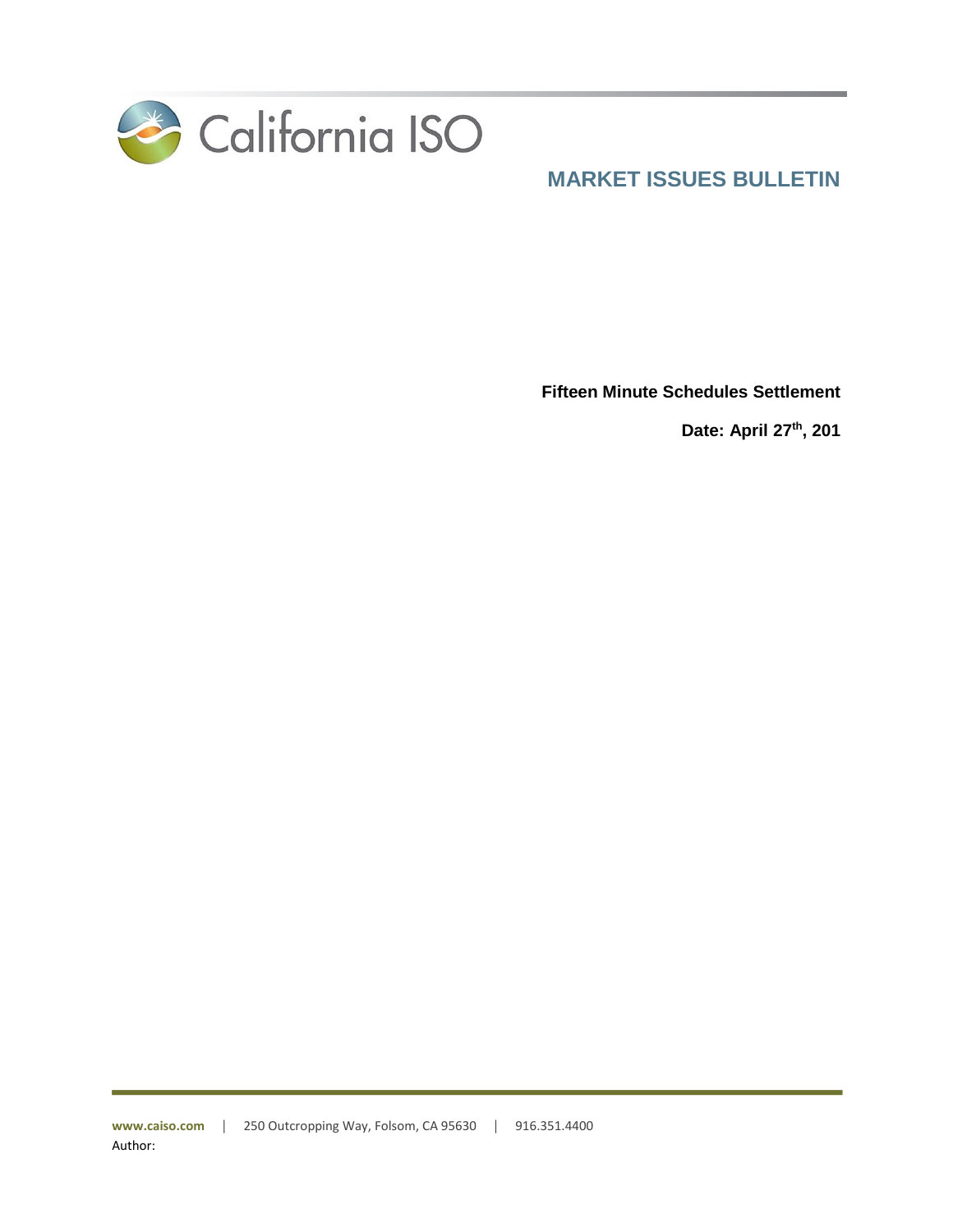

### **Table of Contents**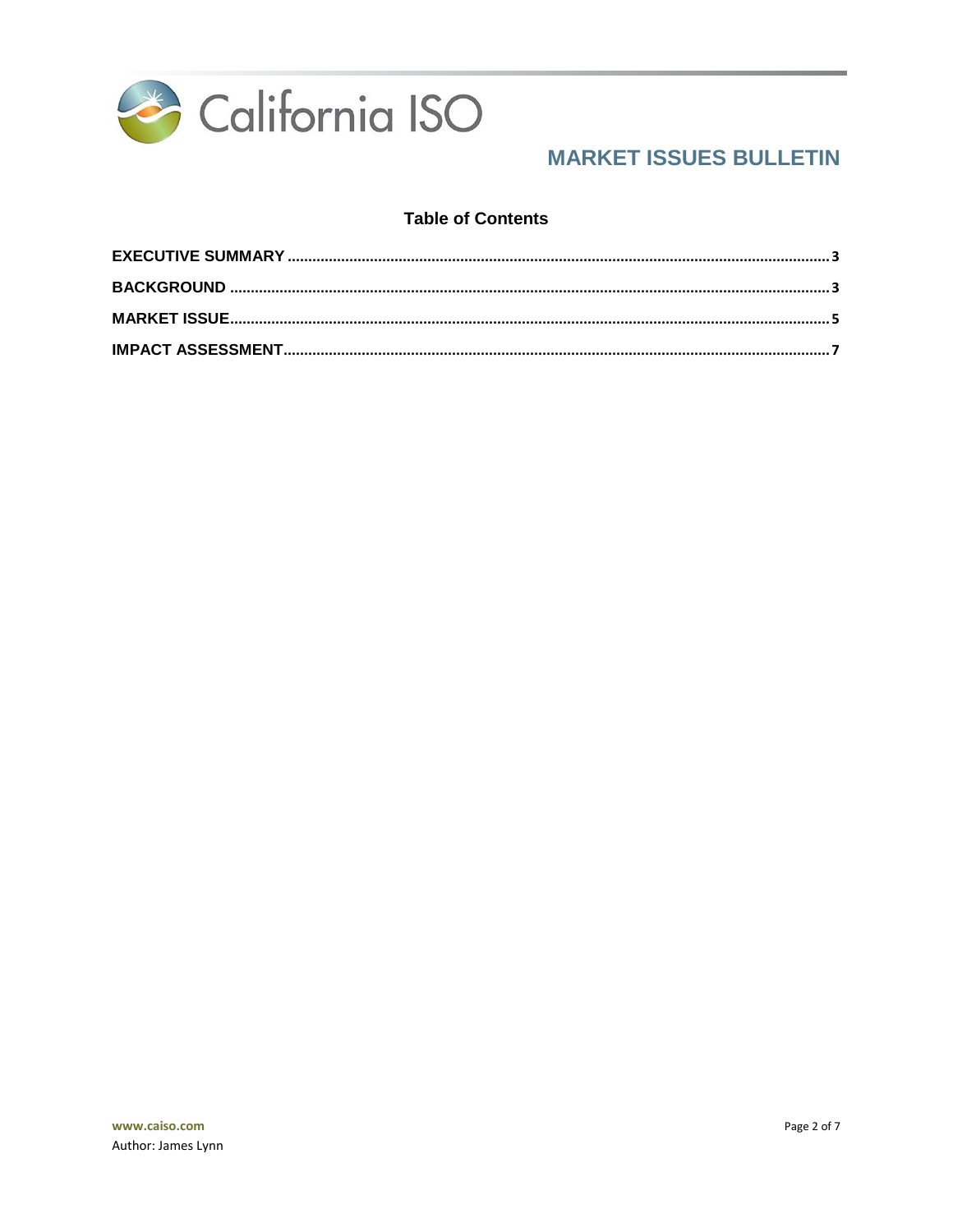

### <span id="page-2-0"></span>**Executive Summary**

This market issue bulletin details the erroneous implementation of FMM Schedule Energy for variable energy resources for all resources, including Energy Imbalance Market (EIM) resources. The market issues bulletin explains the settlement statement adjustments for FMM Schedule Energy of variable energy resources for Trade Period May  $1<sup>st</sup>$ , 2014 to current. The CAISO will fix the erroneous expected energy calculation for variable energy resources in the Fifteen Minute Market (FMM).

### <span id="page-2-1"></span>**Background**

On May 1, 2014, the ISO implemented the FMM, which procures energy and ancillary services schedules for internal generation, variable energy resources, dynamic system resources, and non-dynamic system resources based upon the FMM Load Forecast, incremental Ancillary Service Requirements, and Real-Time Market bids. In addition, the ISO modified the existing Real-Time Dispatch Market (RTD) to dispatch internal generation, variable energy resources, and dynamic system resource to meet the RTD Load Forecast Imbalances. Under this new paradigm, a resource's FMM Energy Schedules and RTD Dispatches, relevant to Day-Ahead Schedules, are settled as FMM Instructed Imbalance Energy and RTD Instructed Imbalance Energy at the relevant FMM Locational Marginal Price (LMP) or RTD LMP.

In conjunction with the introduction of the FMM, the CAISO began to utilize the latest relevant 15-minute forecast to update a variable energy resource's FMM energy schedule when optimizing each FMM market run. The CAISO also began using the latest relevant 5-minute forecast or telemetry to dispatch a variable energy resource in RTD.

If the variable energy resource submits an economic bid (with or without a self-schedule) to the Real-Time Market (RTM), the CAISO will utilize the relevant 15-minute and 5-minute forecast to establish the resource's upper economic limit and dispatched the resource accordingly in the FMM and RTD. If the variable energy resource submits a self-schedule to the RTM, the CAISO uses the relevant forecast to establish MWh quantities to be cleared for that resource in the FMM. The variable energy resource's FMM Energy Schedules and RTD Dispatches, relevant to Day Ahead Schedules, shall be settled as FMM Instructed Imbalance Energy and RTD Instructed Imbalance Energy at the relevant FMM LMP or RTD LMP.

#### **34.1.6.1 Eligible Intermittent Resources using their own Forecast**

For Eligible Intermittent Resources, including Participating Intermittent Resources, that have elected to use the resource's own forecast as specified in Section 4.8.2.1.1, the responsible Scheduling Coordinator must submit to the CAISO its forecast for the binding interval by 37.5 minutes prior to flow (the start of the applicable FMM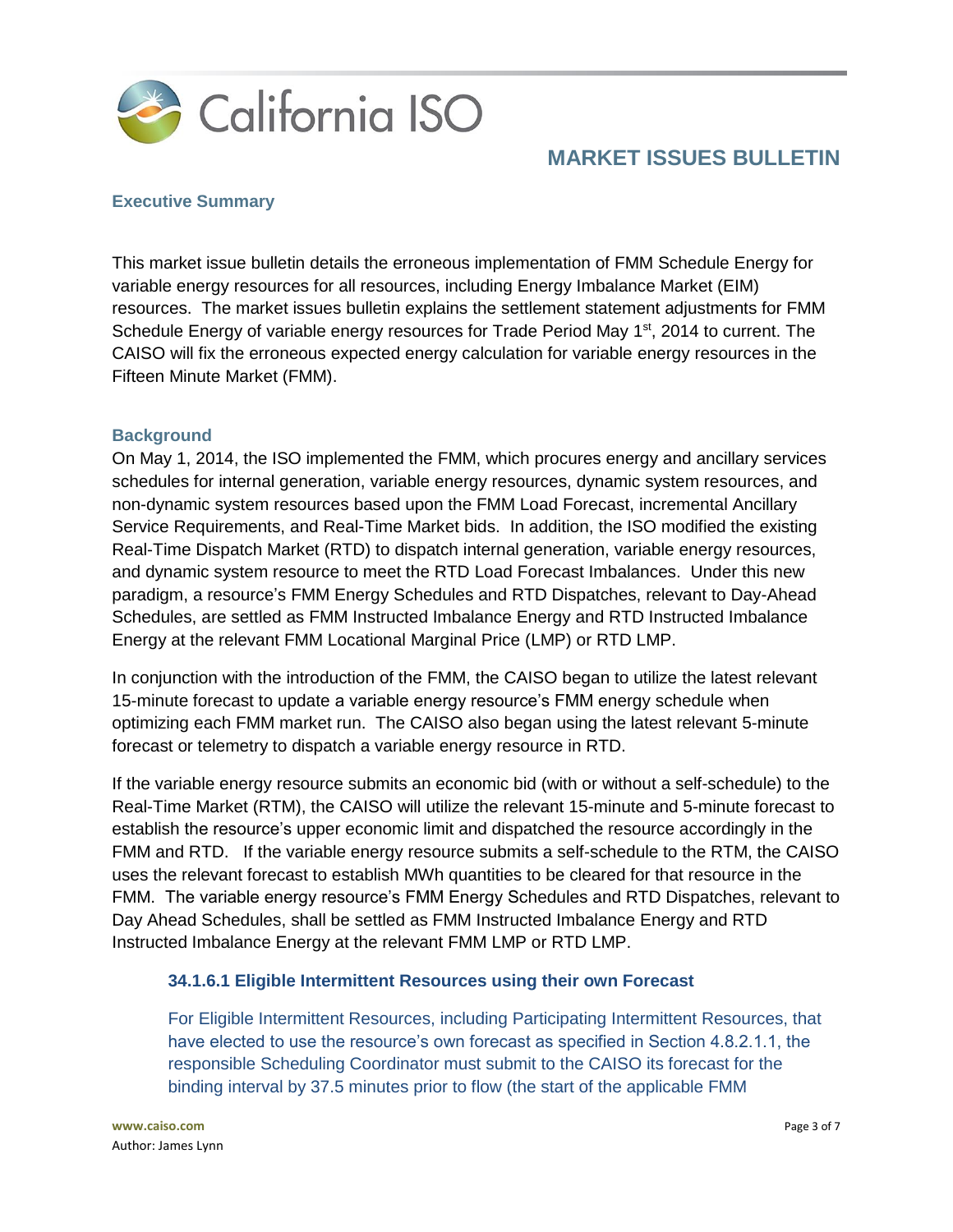

optimization for the binding interval). If such Scheduling Coordinator does not provide such forecast to the CAISO, the CAISO will use the resource's direct telemetry MW output for Dispatch purposes. The CAISO shall use the forecast provided by the Scheduling Coordinator to establish MWh quantities to be cleared for that resource in the FMM if the resource has submitted only a Self-Schedule to the RTM. If a Scheduling Coordinator for a Variable Energy Resource submits an Economic Bid to the RTM (either with or without a Self-Schedule), then the CAISO receives and processes all Variable Energy Resources forecasts (as selected by CAISO) which establishes the upper economic limit for that resource in the FMM. Participating Intermittent Resources may elect not to use the forecast provided by the CAISO, in which case they must be certified to use their own forecast as provided in Section 4.8.2.1.1. In addition, the CAISO will not utilize the forecast it produces for the Participating Intermittent Resources using their own forecast. As provided in Section 4.8.2.1.1, the Scheduling Coordinator may submit such forecast in fifteen or five minute granularity. If the Scheduling Coordinator submits the forecast in five-minute granularity, the CAISO will use the average of the three five-minute forecasts provided by the Scheduling Coordinator to determine the MWh to be cleared in the FMM for that resource.

### **34.1.6.2 Eligible Intermittent Resources using the CAISO Forecast**

Eligible Intermittent Resources that have elected to use the CAISO forecast as specified in Section 4.8.2.1.2 are not required to submit a forecast for the binding interval by 37.5 minutes prior to flow. For Participating Intermittent Resources for which Scheduling Coordinators have elected to use the output forecast provided by the CAISO and have selected such a flag in their Master File, the CAISO will use the MWh forecast data the CAISO produces for such a resource at 37.5 minutes prior to the applicable FMM as follows: (a) as the MWh amounts to be to cleared for that resource in the FMM if only a Self-Schedule is submitted, and (b) as the upper economic limit for that resource in the FMM if an Economic Bid with or without a Self-Schedule is submitted. The forecast used by the CAISO will be in fifteen-minute granularity. Scheduling Coordinators representing Participating Intermittent Resources whose output is designated to satisfy a Resource Adequacy requirement must submit Variable Energy Resource Self-Schedules in the RTM in accordance with the output forecast provided by the CAISO, or an Economic Bid.

**www.caiso.com** Page 4 of 7 On October  $1<sup>st</sup>$ , 2014, the California ISO implemented the EIM, which provides participating balancing authority areas the opportunity to sell energy to or purchase energy from other participating balancing authority areas at the most cost efficient manner. Participating balancing authority areas submit base schedules as well as energy bids of resources who are willing to adjust their energy output to resolve its own internal demand forecasts variations as well as

Author: James Lynn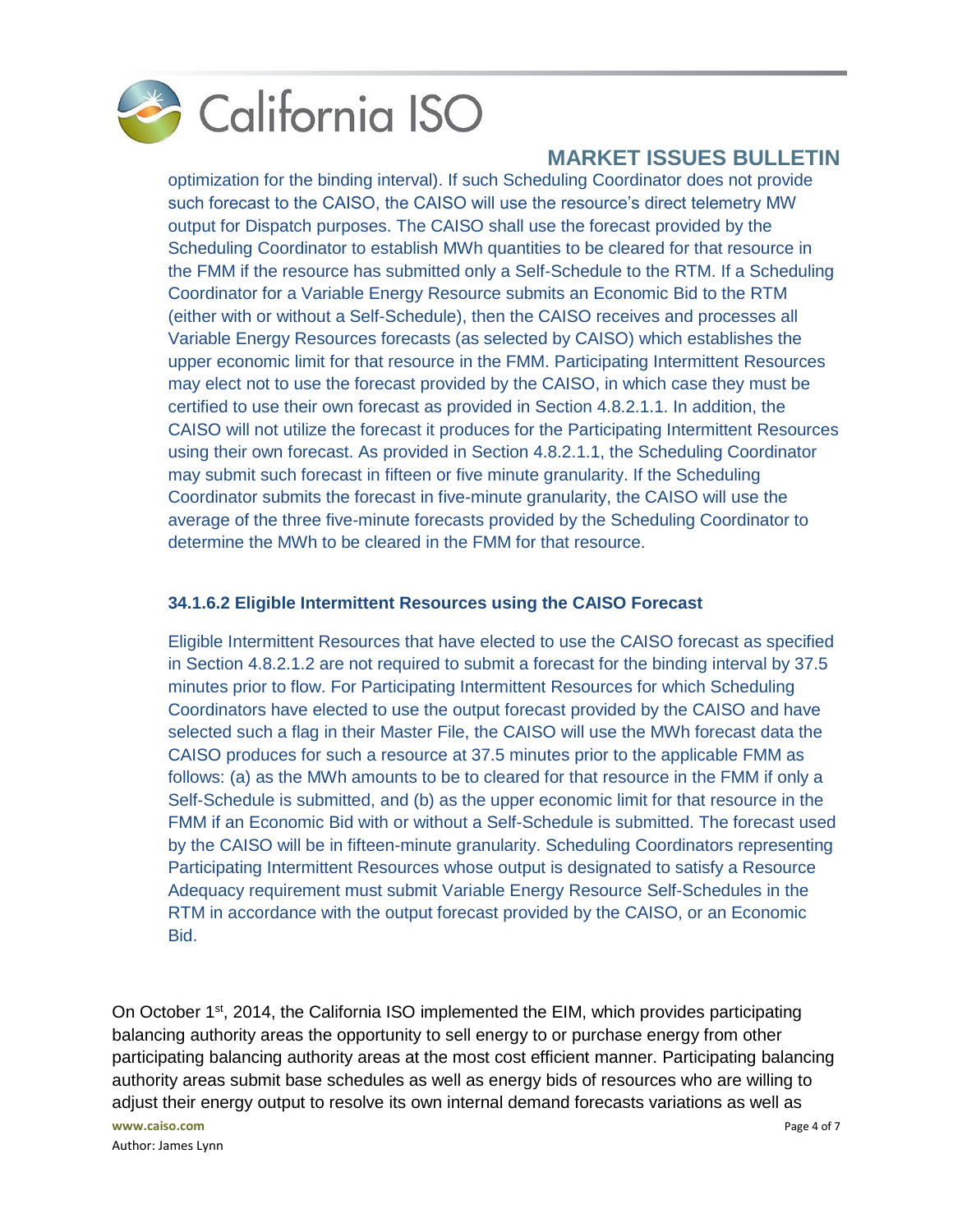

other participating balancing authority areas demand forecast variations. Based upon market conditions, the EIM will award energy schedules in FMM to resources to resolve EIM area FMM Load Forecast variations. In addition, the EIM will dispatch resources in RTD to resolve EIM Area RTD Load Forecast variations. These FMM Energy Schedules and RTD Dispatches, relative to Day Ahead Schedules or Base Schedules, shall be settled as FMM Instructed Imbalance Energy and RTD Instructed Imbalance Energy at the relevant FMM LMP or RTD LMP.

During the initial implementation of EIM, the CAISO agreed to settle non-participating EIM resource's FMM Energy Schedules as 15-minute block FMM Instructed Imbalance Energy at the FMM LMP. On October 1<sup>st</sup>, 2015, the CAISO promoted the EIM Year 1 enhancements initiative to production. As part of the EIM Year 1 enhancements initiative, the CAISO removed the specialized treatment of EIM 15-minute block FMM Instructed Imbalance Energy settlement for non-participating resources. FMM Schedules awarded to non-participating resources would be treated in a similar fashion as resources that only submit self-schedules in the Real-Time Market. In other words, the CAISO would calculate standard ramping energy, ramping energy deviation, and residual imbalance energy if a non-participating resource is moving from one operating point to another based upon Base Schedule changes, FMM Energy Schedule variations, and/or RTD dispatches. Standard ramping energy, ramping energy deviation, and residual imbalance energy would settle at the RTD LMP. Within the non-participating resources, the new FMM Instructed Imbalance Energy settlement was most noticeable in variable energy resources which received updated FMM Energy Schedules based upon latest 15-minute forecast.

### <span id="page-4-0"></span>**Market Issue**

After the implementation of the EIM Year 1 Enhancement initiative, EIM participating balancing authority areas submitted questions, inquires, and disputes regarding the calculation of standard ramping energy, ramping energy deviation, and residual imbalance energy attributed to updated FMM Energy Schedules. This inquires implied that this energy was erroneously settling at the RTD LMP.

During the research of an particular inquiry associated with the calculation of expected energy for a non-participating variable energy resource, which was increasing it's energy output across a two-hour period due to updated forecasts, it became apparent that the expected energy calculation was anomalous. Almost all the resource's FMM Schedules were being considered extra-marginal and reclassified as RTD Instructed Imbalance Energy which settled at the RTD LMP.

Although some of the FMM Schedule Energy should be considered standard ramping energy, ramping energy deviation, or residual imbalance energy, the expectation is that a portion of the FMM Schedule Energy, which is the amounts set in the FMM, should be considered marginal energy and settle at the FMM LMP. In other words, when a variable energy resource with a

**www.caiso.com** Page 5 of 7 Author: James Lynn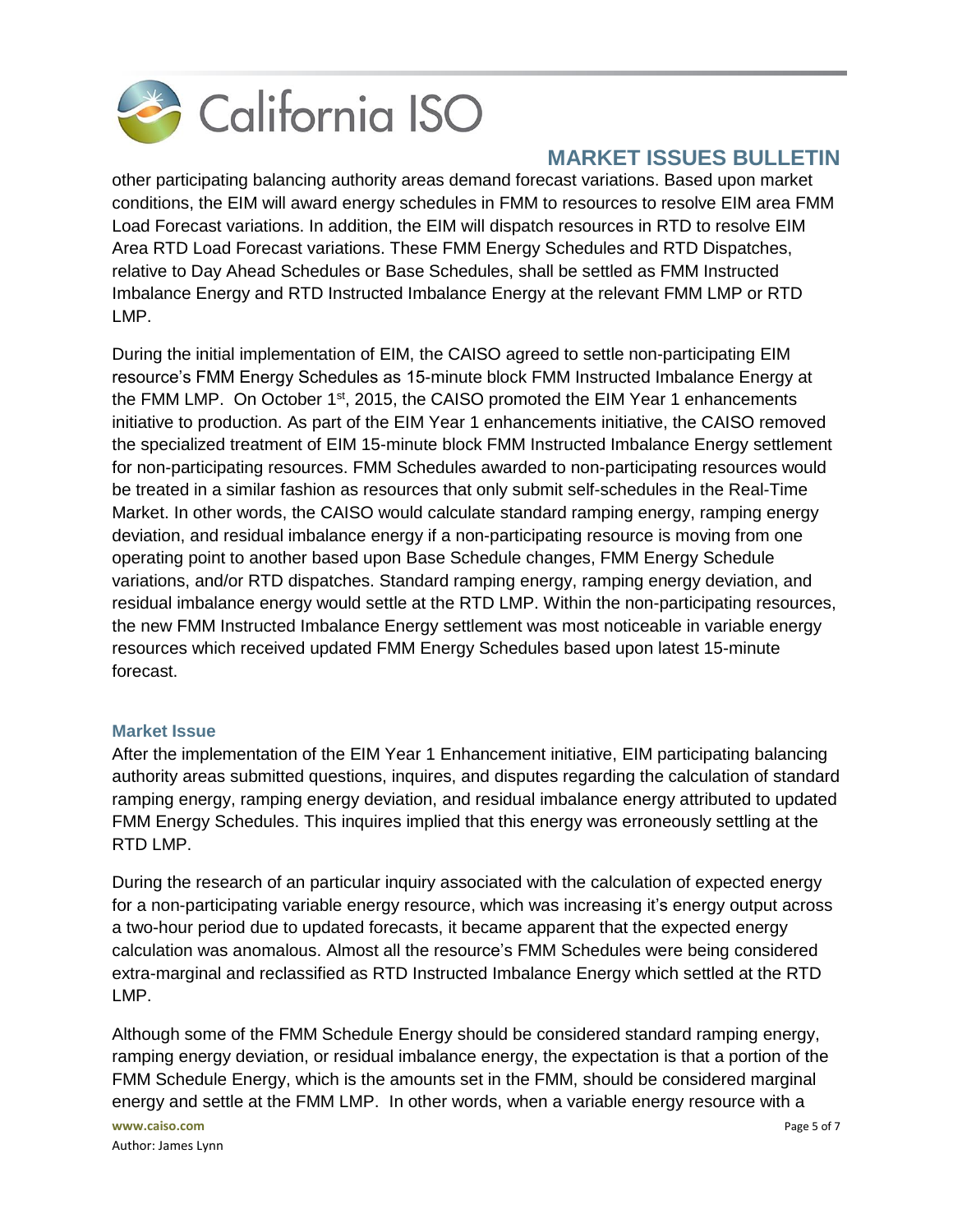

Base Schedule or Self-Schedule receives a dispatch to increase or decrease its output in consecutive intervals and does not have an economic bid, the resource's FMM Schedule Energy is settling as RTD Instructed Imbalance Energy at the RTD LMP. After reviewing the expected energy calculations and systems applications more closely, it became apparent that while SiBR was treating self-scheduled energy consistent with sections 34.1.6.1 and 34.1.6.2, the expected energy calculation was not considering the self-scheduled energy modified pursuant to the applicable forecast as optimal energy. This is inconsistent with sections 34.1.6.1 and 34.1.6.2, which indicates that the forecasted amounts are optimized in the FMM.

### Remedial Actions:

The expected energy calculations will be modified as follows:

- 1. Non-EIM variable energy resources that submit a RTM Self-Schedule, RTM Self-Schedule with an economic bid, or just economic bid, should expect the FMM Schedule Energy attributed to forecast changes to settle as FMM Optimal Energy at the FMM LMP.
- 2. EIM variable energy resources that submit a Base Schedule, a RTM Self-Schedule, a RTM Self-Schedule with an economic bid, or just economic bid, should expect the FMM Schedule Energy attributed to forecast changes to settle as FMM Optimal Energy at the FMM LMP.
- 3. Non-EIM variable energy resources that do not submit a RTM Self-Schedule, RTM Self-Schedule with an economic bid, or just economic bid, are optimized as price takes and will be treated as FMM Self-Schedule Energy, as described in number 1 above.
- 4. EIM variable energy resources that do not submit a Base Schedule, RTM Self-Schedule, RTM Self-Schedule with an economic bid, or just economic bid, will be treated price takers as described in number 2 above.
- 5. Items 1-4 will be remedied through the scheduled recalculation settlement statements. For trade dates that follow the implementation of RTD-LMPM enhancements, anticipated on May 2, 2017, all variable energy resources energy will be settled consistent with the changes described above in steps 1-4.
- 6. The CAISO is scheduling to recalculate and re-settle the Trade Dates during Trade Period May 1<sup>st</sup>, 2014 to current on the next available relevant Settlement Statements.